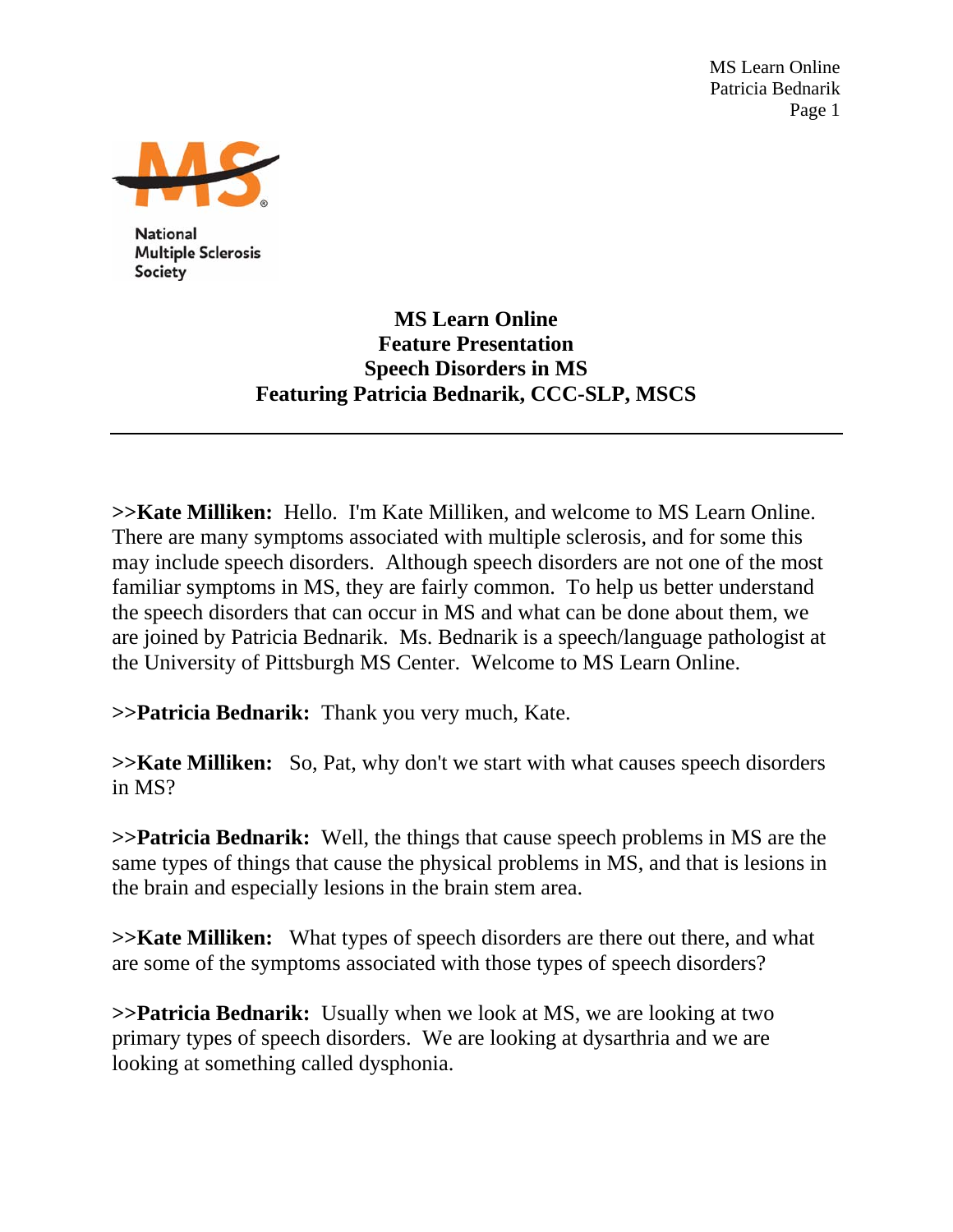**>>Kate Milliken:** Can you give a definition of each?

**>>Patricia Bednarik:** Sure. Dysarthria is a group of motor speech disorders, and it is characterized by changes in respiration, phonation, resonance, articulation, porosity, stress emphasis, those kinds of things. So, in other words, it's not just tongue weakness. Many times dysarthria sounds like slurred speech. As a speech pathologist, what we look at, is it just tongue weakness, which is not dysarthria, versus a combination of is the person able to move their lips, their tongue, are they breathing correctly, those sorts of things. So, it has to be a collection of problems.

## **>>Kate Milliken:** And the dysphonia?

**>>Patricia Bednarik:** The dysphonia is a disorder of voice, and that has to do, also, with respiration, but it also has to do with vibration of the vocal cords to produce sound. So, in MS a lot of times there may be difficulty using the voice, making the voice go, or in some cases the voice may be totally absent, where the person can only whisper.

**>>Kate Milliken:** Is one harder to treat therapeutically than the other in terms of dysphonia?

**>>Patricia Bednarik:** No, not necessarily. They tend to co-exist together, and so in speech pathology we certainly see them both, and we treat them usually both concurrently.

**>>Kate Milliken:** How are these speech disorders diagnosed in MS?

**>>Patricia Bednarik:** Well, you would come to a speech language pathologist and what we would do is we would start out doing a comprehensive medical history, and that would include some personal questions that people are often surprised that we might ask. So, I will ask a lot about somebody's medical background, their general health history. I will ask a lot about medications, much to people's surprise, because medications can have an effect on how the voice sounds, particularly any medications that may dry out the mouth. Medications that may involve anything used to treat spasticity may have an impact on speech or voice. So, I look at those very carefully.

I am also going to look at occupation, because what are the demands of the voice and what are the demands of speaking? I'm going to look at educational history. I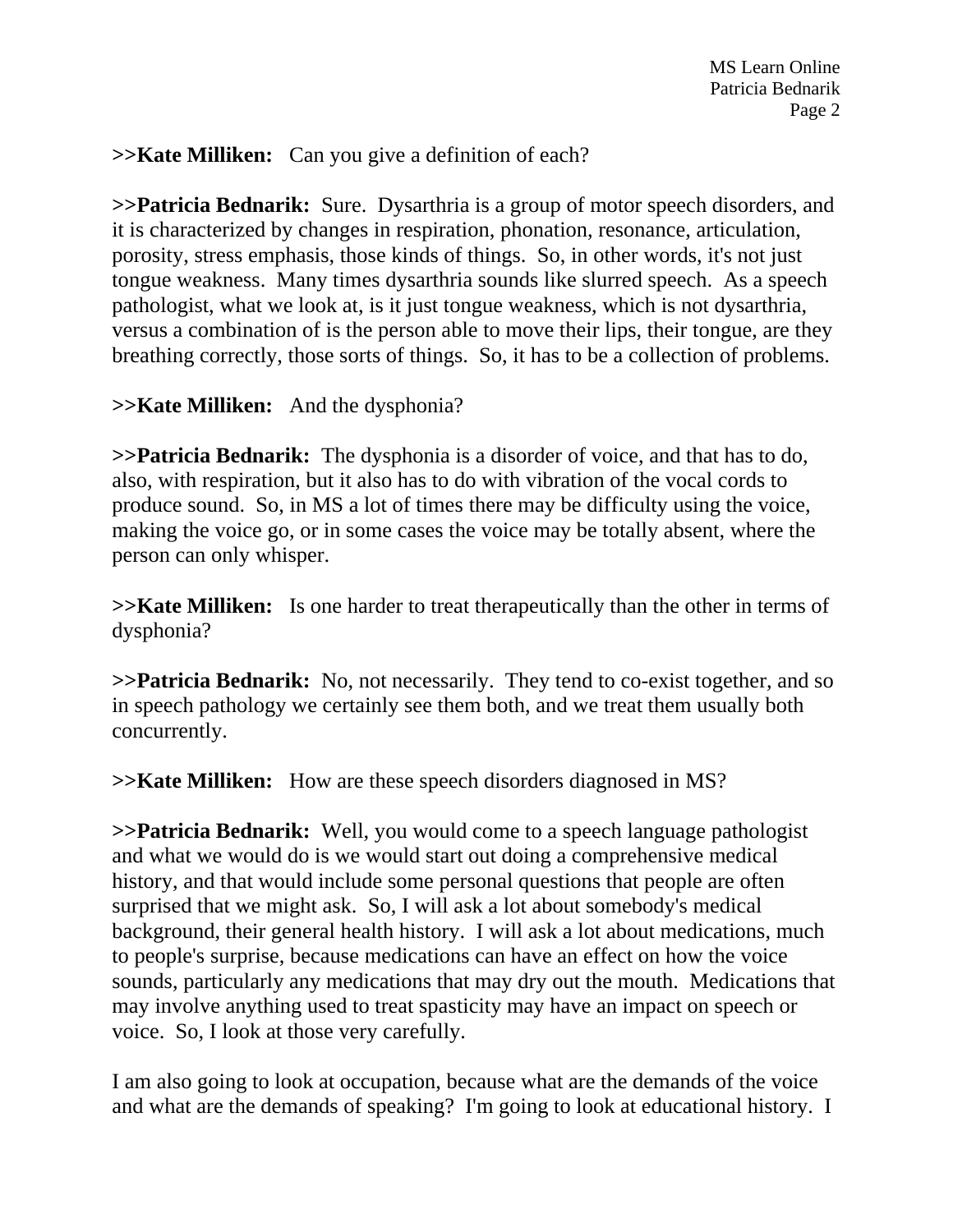am going to look at family history to see are there other problems? One of the things when we do a history is not everything is because of MS. So, I'm always looking for everything, not just those things related to MS.

And I'm also going to be checking for any kind of cultural sensitivity issues, because, again, during the evaluation, and particularly during the treatment phase, it's important for the clinician to be sensitive to any particular cultural issues. Any time you're working around the mouth and working inside the mouth, it's a very sensitive, psychologically sensitive area for a lot of people. And so it is always good to be aware of those kinds of things as a clinician.

**>>Kate Milliken:** It is really interesting to think that it could -- all of those issues could kind of be starting at the source. You know, source of the medicine or whatever else.

**>>Patricia Bednarik:** Right. Right. Right, right.

**>>Kate Milliken:** What can be done to help speech disorders?

**>>Patricia Bednarik:** There are many things that can be done. If someone is diagnosed with a speech problem, usually what we will do is we -- and depending on the assessment -- we can do a lot of exercises. So, there may be exercises involving strengthening of the muscles of speech or range of motion of the muscles of speech. We may use biofeedback. We may use surgery in some cases, prosthetic devices.

For example, in the case where somebody has a resonance problem, resonance meaning hypo- or hypernasality. Many times if the soft palate -- you know, the uvula that hangs down the back of your throat, that's part of the soft palate. If that is hanging down too low, people sound like they're talking through their nose, and you can actually put in an artificial lift that will help lift that up so that they can have a normal-sounding speaking voice. So, sometimes prosthetic devices are important.

Sometimes medicines can be used, such as baclofen or Botox. And then if somebody's speech is very, very involved and it is very difficult for them to communicate, and, again, one of the things that I look at is -- what I want to know as a clinician, if somebody has an emergency situation, are they able to communicate well enough to make themselves understood to a stranger? We may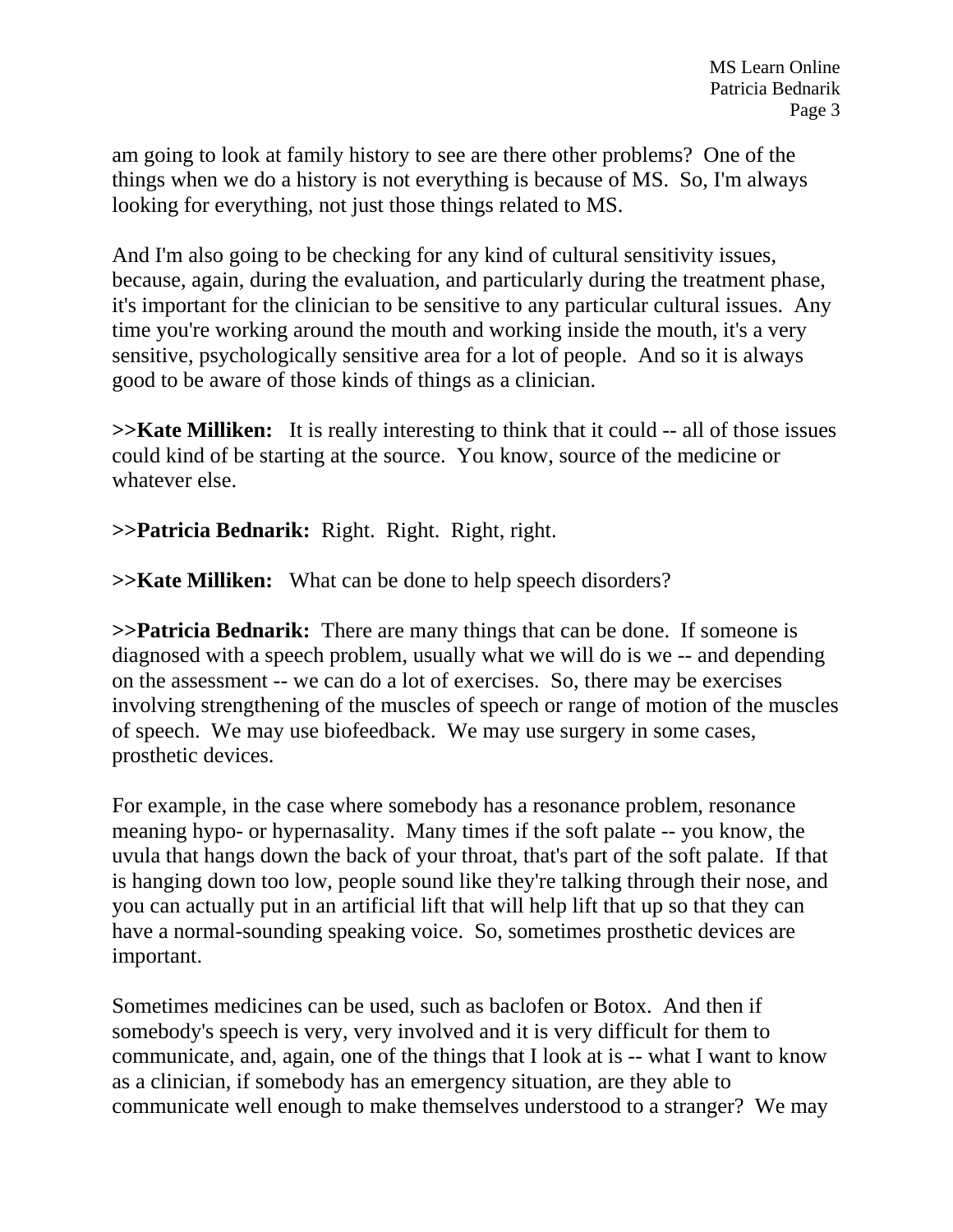recommend some type of supplemental communication, such as an augmentative or alternative means of communication, so maybe a board or a book that they point to with pictures or letters. Maybe in severe cases it may be one of those computerized speaking devices. But, again, we always prefer to use the human voice, because there really is no substitute for that. And sometimes we use a combination of those things. Because, again, you have issues of fatigue and things like that, and sometimes there is just strategies. We also use vocal rest.

**>>Kate Milliken:** I know that this is a question just from your personal experience and you can't make a blanket hypothesis statement on this, but if somebody has been living with MS for a long time and had speech problems for a while, is that a harder challenge for you than someone who instantly has a problem and comes to you for immediate rehab? Does that make a difference?

**>>Patricia Bednarik:** No, not necessarily, because the goal is basically the same, is to kind of look at what you can improve and maybe supplement what you can't. I think it is important to have realistic expectations of treatment. They need to really realize that these problems are caused by lesions and that I cannot fix the lesion, I cannot make it go away, as much as I'd like to. But we certainly can do things to improve the ability to functionally communicate, and that's what the goal is. And when we talk about goals in therapy, a very important thing is I want to know what is the person's goal for their communication? It's not what I think they should be doing; what I want to know is what's important to you?

**>>Kate Milliken:** I certainly understand, having spoken to people with MS, having MS myself, the frustrations people experience in terms of having symptoms that won't go away. So, I am curious from your perspective how, when you work with people with speech disorders, how do you give them faith? How do you keep them revved up if the process is slow?

**>>Patricia Bednarik:** Okay. What I like to focus on is I know that the medications that are out there now, I've seen how well people have done on them so far. And I know that what we have now is not the end of treatment, because there are better treatments that are coming down the road for people with MS. My goal as a clinician is to keep people going and to keep them active until the next best thing comes along.